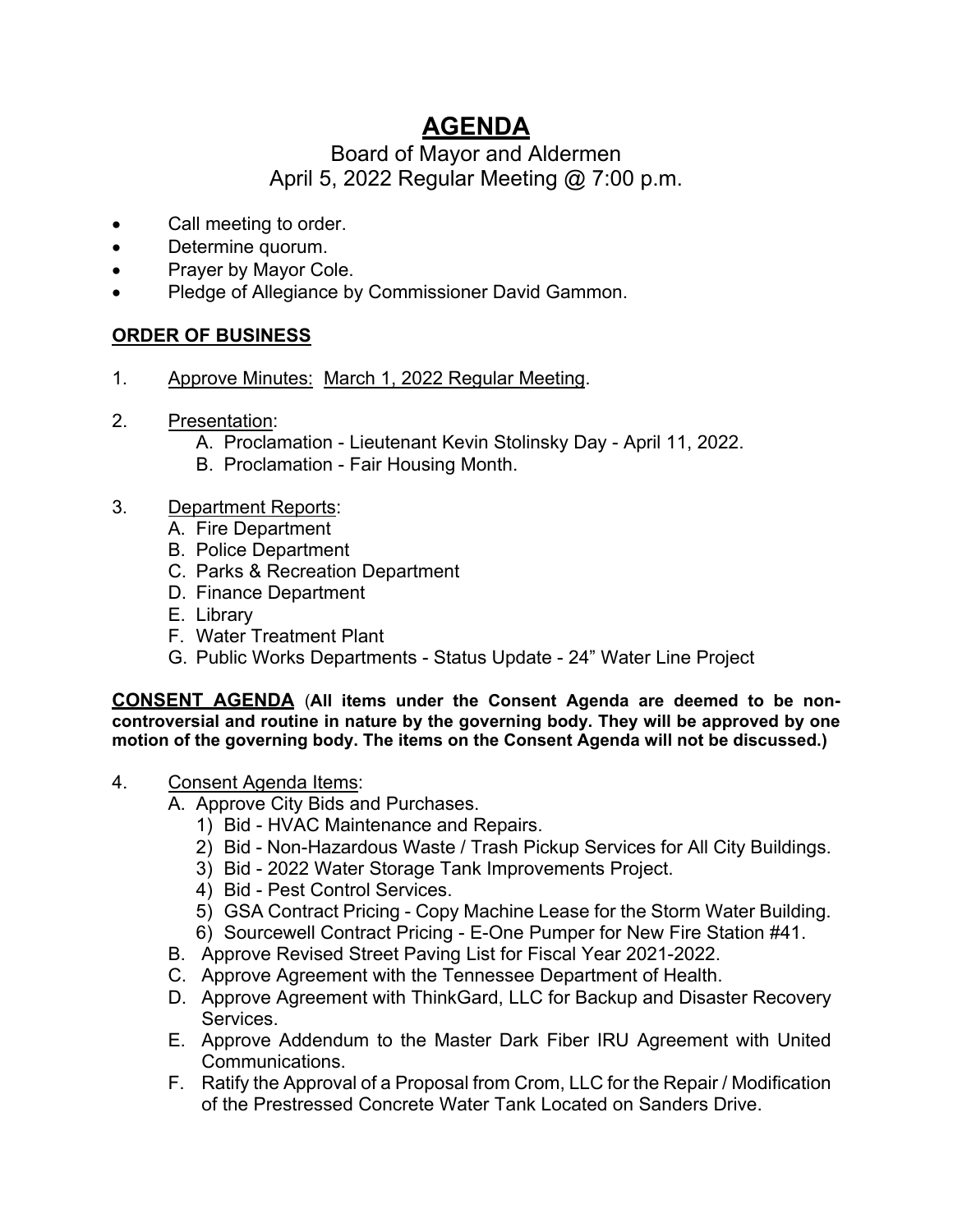- G. Authorize the City to Obtain an Appraisal to Purchase Property for the Fire Department on Old Nashville Highway.
- H. Approve Addendum to the Software and Maintenance Agreement with Diverse Computing, Inc. for Additional eAgent Licenses.
- I. Approve Contract with Midwest Communications, Inc to Advertise the Block Party on Jack FM.
- J. Approve Quote / Statement of Work from CivicPlus to Add Premium Department Websites for the Police and Fire Departments.
- K. Approve Donation of Property from Panattoni Development Company, Located at the Southeast Corner of Mason Road and Bain Drive, Consisting of Approximately 2.23 Acres.
- L. Approve Donation of Property and Right-of-Way from Panattoni Development Company, Property Located Adjacent to the Sanford Knob Water Tank, Consisting of Approximately 9.3 Acres, Right-of-Way Located along Blair Road, Consisting of Approximately 0.84 Acres.

#### **NEW BUSINESS**

- 5. **Resolution #2022-03** A Resolution to Amend the City of La Vergne Check Signing Policy.
- 6. **Resolution #2022-04** A Resolution of the City of La Vergne Board of Mayor and Aldermen to Declare Property Owned by the City to be Surplus to the City's Needs and Directing Disposal of the Same.
- 7. **Resolution #2022-05** A Resolution to Authorize the Mayor to Enter into a Contract for the Sale and Lease of the Fire Station Property Located at 169 Stones River Road.
- 8. Approve and Implement Phase 1 of the Employee Compensation Study for the Remainder of Fiscal Year 2021-2022.
- 9. First Reading **Ordinance #2022-07** An Ordinance to Amend the Fiscal Year 2021-2022 General Fund Budget.
- 10. First Reading **Ordinance #2022-08** An Ordinance to Amend the Fiscal Year 2021-2022 Stormwater Fund Budget.
- 11. First Reading **Ordinance #2022-09** An Ordinance to Amend the Fiscal Year 2021-2022 Water and Sewer Fund Budget.
- 12. **Resolution #2022-06** A Resolution to Accept the Sand Hill Village Subdivision. (Received a favorable recommendation from the Planning Commission on March 29, 2022.)